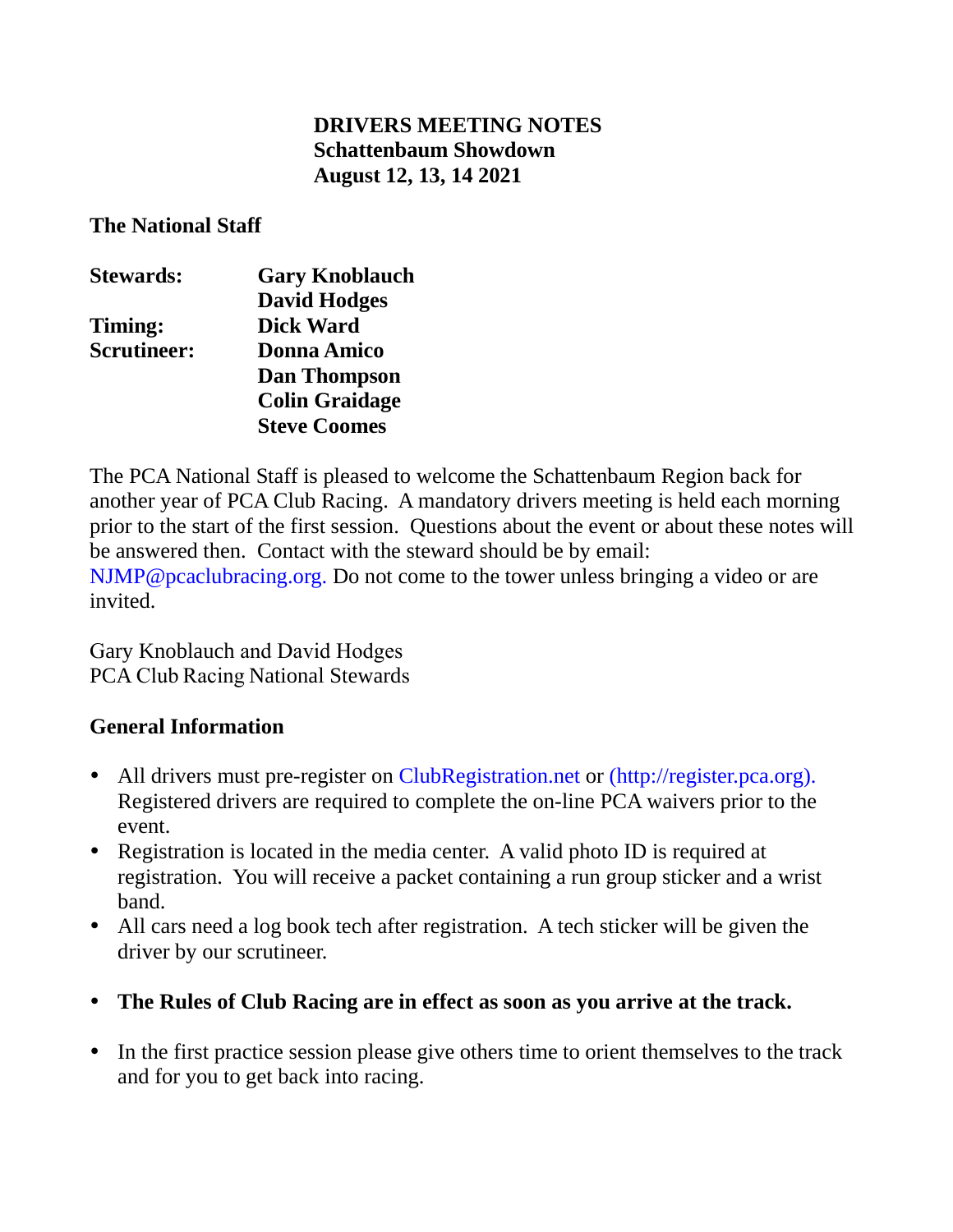- Each of the practice sessions will be under a yellow flag for the first lap.
- Exit the track quickly when your session is over.
- The pit lane speed limit is 35 mph.
- Sprint races 2 and 3 plus the enduro are all points races. National awards, corner worker awards, sponsor certificates will be mailed to the Recipient after the event.
- The radio channel for the steward to communicate with teams is: 464.8250.251 DPL.
- Please acknowledge any black flags.
- If you have been observed passing under a yellow flag situation a number board with your car number will be displayed at the scrutineer's black flag station in the hot pits. You have 30 minutes to dispute that call by providing video to the steward. If you have indeed passed under yellow you will be assessed a 6 position grid penalty in a practice session. In a race situation you will receive a 1 lap penalty. Passing under a waving yellow flag could result in a 13/13 penalty.
- When entering the track stay well right of the blend line until you are certain you can enter the racing surface safely.
- The location of medical is inside the track at turn 1.
- The medical sign off has changed so that the driver may indicate that they went to medical or they chose to decline medical evaluation. If any racer is taken to a hospital for any reason, race related or not, please notify the steward.
- Practice starts and the fun race will race to turn 6 and the waving yellow flag.
- Black flag and number boards are located at turn 6 and start/finish.
- If the pace car needs to enter the track during a race it will enter the hot track after the blend line.

# **Grid early. Friday morning is practice and we need to practice gridding the cars.**

All practice sessions start under a standing yellow flag for the first lap.

## **Your Weekend Sessions**

- Practice 1: first come first served.
- Practice 2: best time from practice 1.
- Qualifying: best time from practice 2.
- Practice starts: best time from qualifying.
- Sprint 1: best qualifying time.
- Sprint 2: best time from sprint 1.
- Sprint 3: best time from sprint 2.
- Enduro: best time from sprint 3.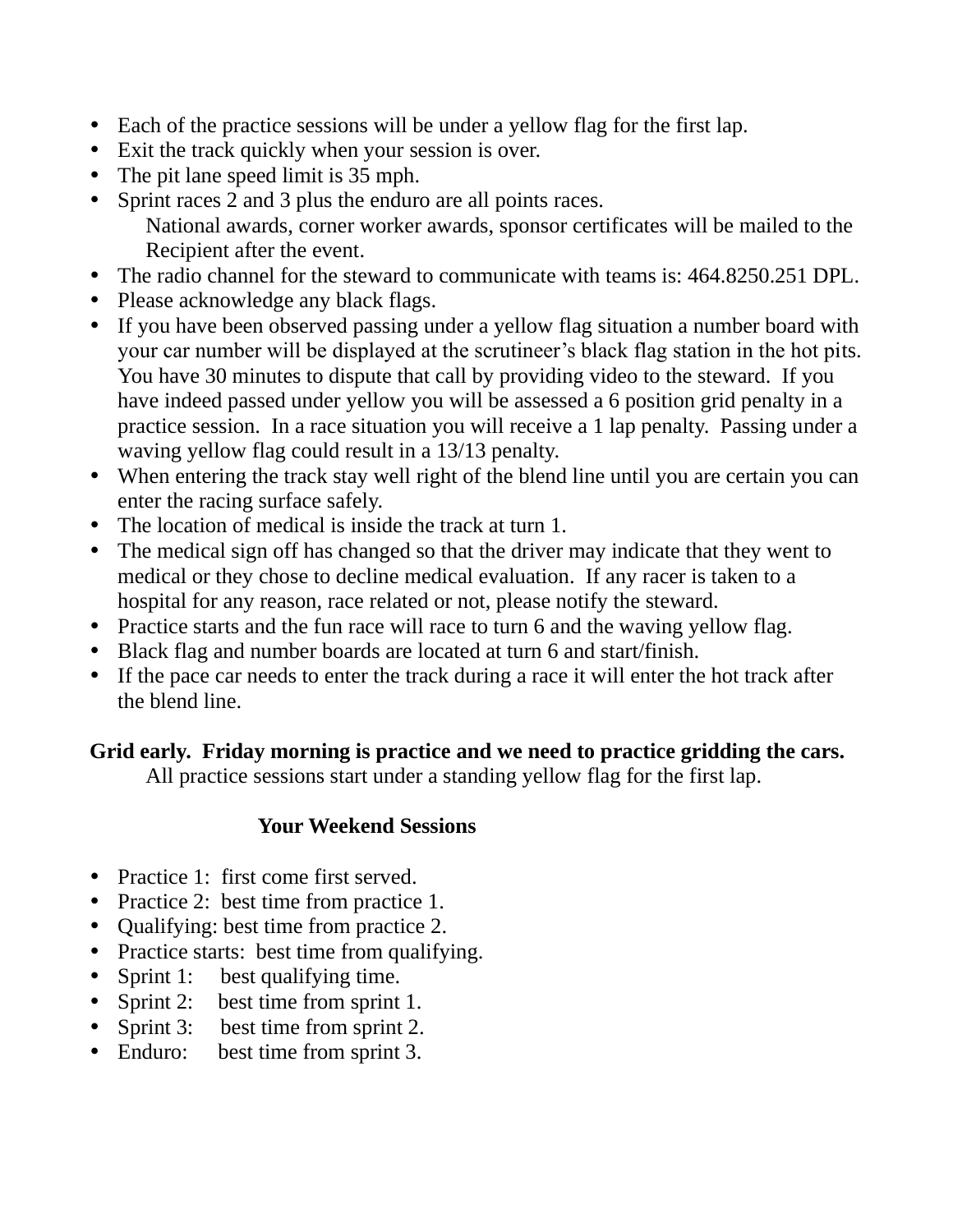# **Qualifying and Grid**

Grid calls,  $1^{st}$  @ 15 min.,  $2^{nd}$  @ 10 min. Grid closes at 5 min. Grid early.

Qualifying is always under a green flag, the track is green as soon as you enter the track, no side to side swerving, that is blocking.

# **Practice starts and fun race**

All rookies are required to participate in the practice starts and the fun race.

A splitter will be located in the hot pits near the starters station and the tower. Cars will form up side by side behind the pace car once on the track.

The pace car will lead the field around the track for a 2 by 2 rolling race start and will exit the track at turn 12.

You will race to turn 6 where a waving yellow flag is displayed. You will now form up 2 by 2 behind the current leader. The leader will lead the field to the starter at about 55 mph for a second start. You will again race to turn 6 and a waving yellow flag and form up 2 by 2 for the final practice start and a short race.

The length of the fun race after the third practice start is as time allows. **Race to the checker.**

# **Sprint Races**

The length of the sprint races is approximately 30 minutes from the green flag to the checker but may change based on conditions.

# **Enduro**

The race length is 60 minutes. There is a mandatory 5 minute pit stop after the first 15 minutes and before the last 10 minutes. **Refueling is not allowed.** No stopping at pit out. Hot pit rules: no shorts, closed toe shoes and shirts are required. No minors allowed.

# **Race Starts**

The pole sitter declares which side of the track he will start from. A splitter will split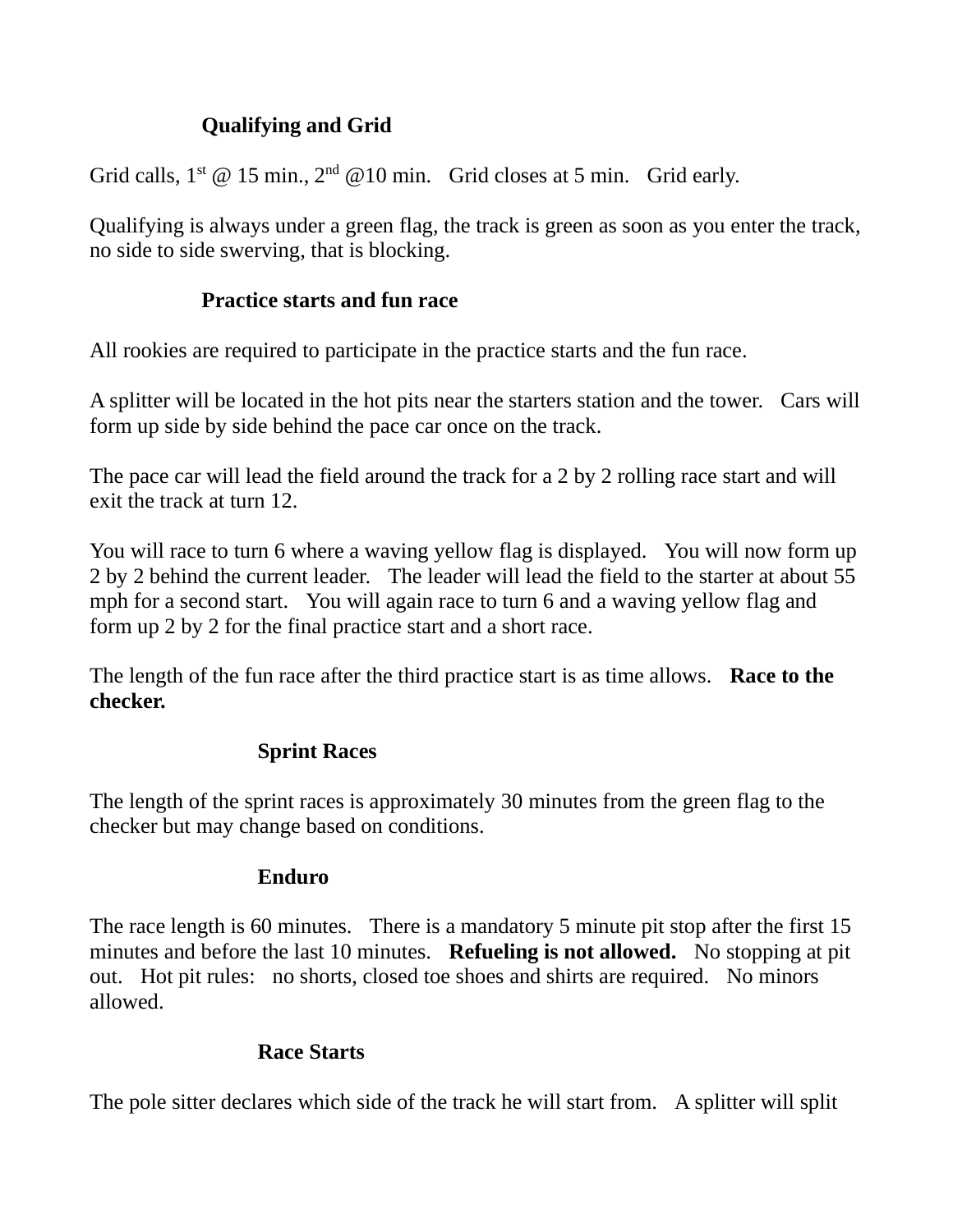the field for a side by side start.

Under a double yellow flag the pace car will lead the field to turn 6 and then turn off his lights. The pole sitter will then lead the field in a side by side position to the starter for the race start.

The pace car will display flashing lights and proceed at a speed designated by the steward. The pace car may start at a slow pace to allow all the cars on the grid to enter the track. The pace car may increase speed near the end of the pace lap to allow a start speed of about 55 mph.

When the flashing lights on the pace car go out it is an indication that the pace car will leave the field and allow the pole sitter to lead the field to the starter. Circumstances may require more than 1 pace lap.

When the starter displays the green flag the whole track is green and racers may begin to race.

Should there be a "wave off" the pole sitter will lead the field around the track to re-form for another start.

All racers are expected to approach the starter in a side by side formation and not breaking formation until the green flag is shown. Racers may be penalized with a stop and go penalty once the race starts if they break formation.

# **Double Yellow Flags**

Double yellow flags are displayed at all flag stations when the pace car is on track.

The pace car will display flashing lights to alert racers.

The race leader will safely lower his speed to approximately the pace car speed. There is no passing and all racers will lower their speed to a quick but safe speed. All drivers will catch up with the cars following slowly behind the pace car. Cars will line up single file behind the pace car and drive the line behind the pace car. The pace car will vary it's speed and will proceed slower near an incident.

When the pace car lights go out the pace car will leave the track and the race leader will lead the field at pace car speed for a single file restart. During a restart the race leader may not pass the pace car until it is safely behind the pit wall.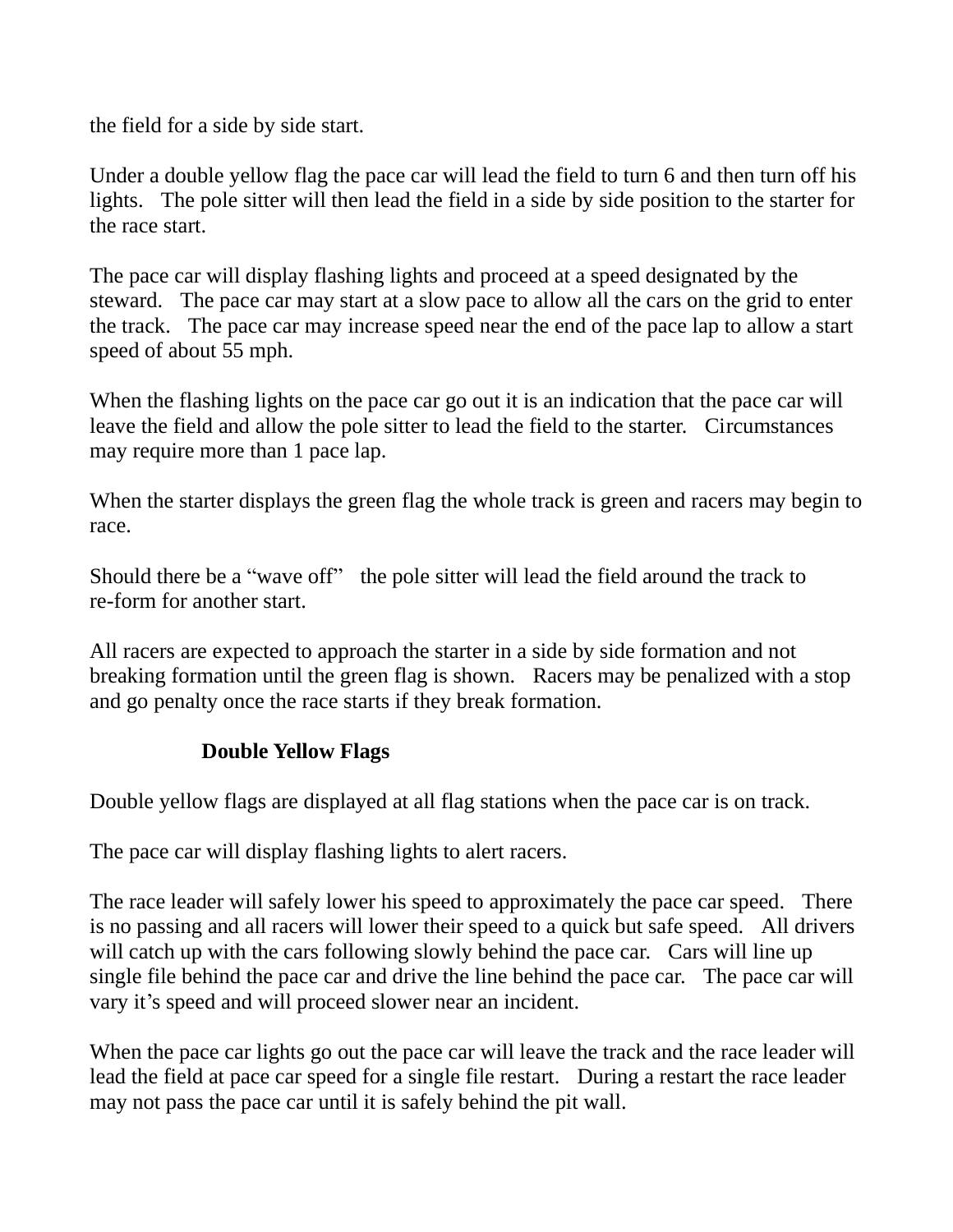During any race the pace car may enter the track in a safe gap but not in front of the leader. In this situation the pace car will motion cars to pass the pace car until the pace car is in position in front of the leader. The cars that are motioned to pass the pace car must proceed at a safe but quick speed around the track to catch the field behind the pace car.

## **Red Flag**

A Red Flag instructs the driver that something serious has happened ahead of him. Pull safely to the side of the track, stop on track as soon as reasonably possible and wait for instructions. Any racer who misses or ignores a Red Flag condition will be disqualified from the session without points or lap times. Dismissal from the event is possible.

## **Other PCA Flags**

| Green: |                                 |              | Start of session or race, course is clear.                                                                                                                                                                              |
|--------|---------------------------------|--------------|-------------------------------------------------------------------------------------------------------------------------------------------------------------------------------------------------------------------------|
| Yellow | Standing:<br>Waving:            |              | Caution. Stationary hazard ahead, no passing.<br>Danger, slow down safely, no passing.                                                                                                                                  |
|        | NOTE:                           | yellow flag. | You may not pass after the yellow flag until after the reason for the<br>flag has been passed and you are sure there are no further incidents<br>between that point and the next flag station which is not displaying a |
|        | Double Yellow:                  |              | Pace car is either entering track or is already on track.                                                                                                                                                               |
| White: |                                 |              | Emergence, service or slow moving vehicle is on the course.                                                                                                                                                             |
|        | Blue and Yellow diagonal:       |              | Information flag. A competitor may be trying to pass<br>you or a much faster car is approaching. Check your mirrors.                                                                                                    |
|        | <b>Black with Orange disk:</b>  |              | Your car may have a mechanical fault. Stop at the<br>Black Flag station in the hot pits and see the scrutineer.                                                                                                         |
|        | <b>Yellow with Red stripes:</b> |              | Slippery surface or debris on track.                                                                                                                                                                                    |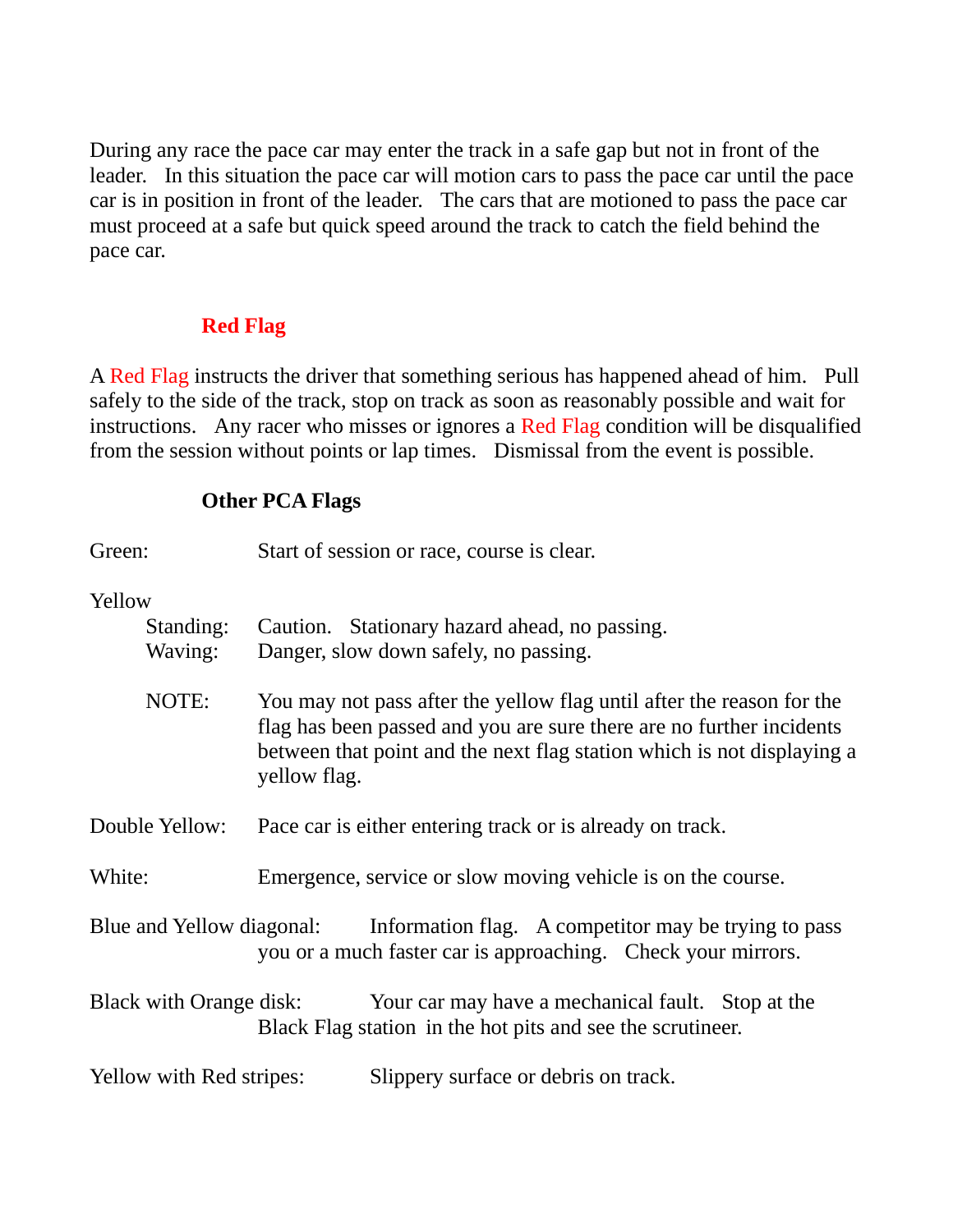Black: (closed/furled) from starters stand or black flag station, turn 6. This is a warning. You are driving over aggressively or unsafely.

> (open display) from starters stand or black flag station, turn 6. Stop at the black flag station in the hot pits and see the scrutineer.

(open from all corners) Session is halted. Reduce speed safely, no passing, stop racing and pull into the hot pits. No work is allowed on cars until flag condition is green during a race. Cars may pull out of line to the pit wall but no work on car is allowed until track is green. During practice, you may work on the car but you must re-enter the track at the back of the field.

Checker: Finish of session or race.

Other important information.

Blocking is not allowed. Any move that impedes the progress of a following car is blocking.

#### **INCIDENTS**

Procedure: You have the option to determine if it is safe to continue racing after an on track incident. However, if you do not report at the end of that session the race clock stops at the time of the incident and you will be DQ'd. This is not negotiable. If you do not report to Black Flag you have DQ'd yourself.

Car to Car Incidents:

For all incidents bring your video of the incident on a SD card or thumb drive to the steward. Be sure the video is clearly named and labeled with: Your name, car number and session and time of incident on the video. You will be required to leave the video with the steward's assistant. It will be returned to you later.

If you stop, on or off track, signal a corner worker to let us know you are OK. Otherwise we will roll rescue and everyone's session is affected.

Check your texts for info from the tower. If you have not signed up for PCA texting go to [http://register.pca.org](http://register.pca.org/) and sign up today.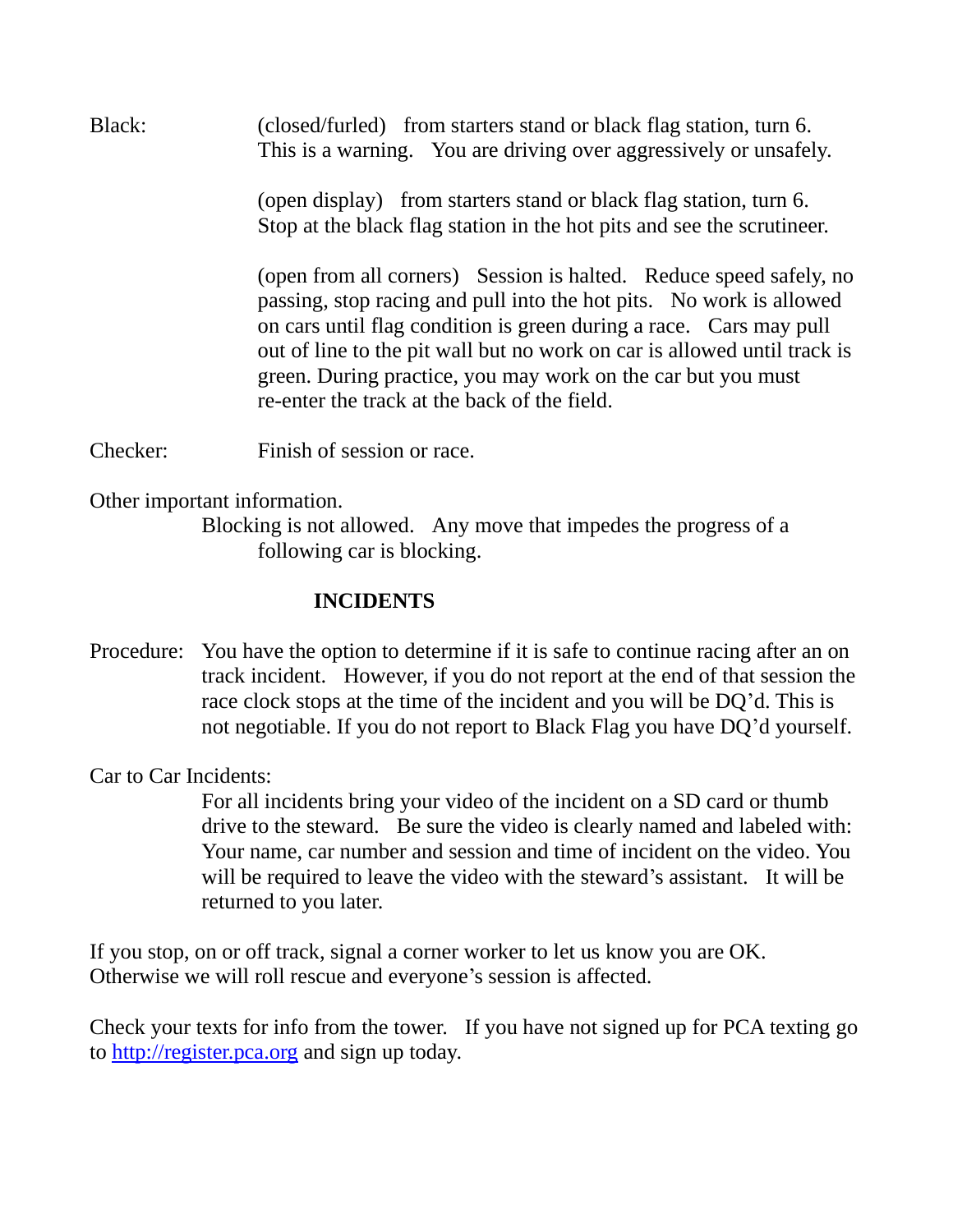This is PCA Club Racing, it is a non-contact sport. We all want it to be Safe and Fun. Allow racing room, use good judgement, watch your mirrors and BE SAFE.

## **Timing and Scoring: Dick Ward**

Dick is located in the tower. Please do not visit the tower unless you are invited or have a reason to be there ie: you have been involved in an on track incident.

Change orders will be handled through registration.

## **Scrutineers: Donna Amico, Dan Thompson, Colin Graidage, Steve Coomes**

The scrutineers will be at the black flag station in the hot pits during on track sessions. At other times they may be roaming through the paddock.

Check to be sure that you have your run group sticker, helmet sticker and roll bar sticker properly displayed.

Scrutineers are now electronically collecting data with new equipment to measure gearing, turbo boost, HP, seconds over spec RPM's etc. Cars will be chosen on a random or non random basis.

#### **Sponsors:**

We have terrific national sponsors that contribute significantly to Club Racing. Please use them and thank them. They are listed on the back of our timing sheets.

There are a number of local sponsors that have supported the PCA Schattenbaum Regions efforts to put on this Club Race. Thank them for their sponsorship.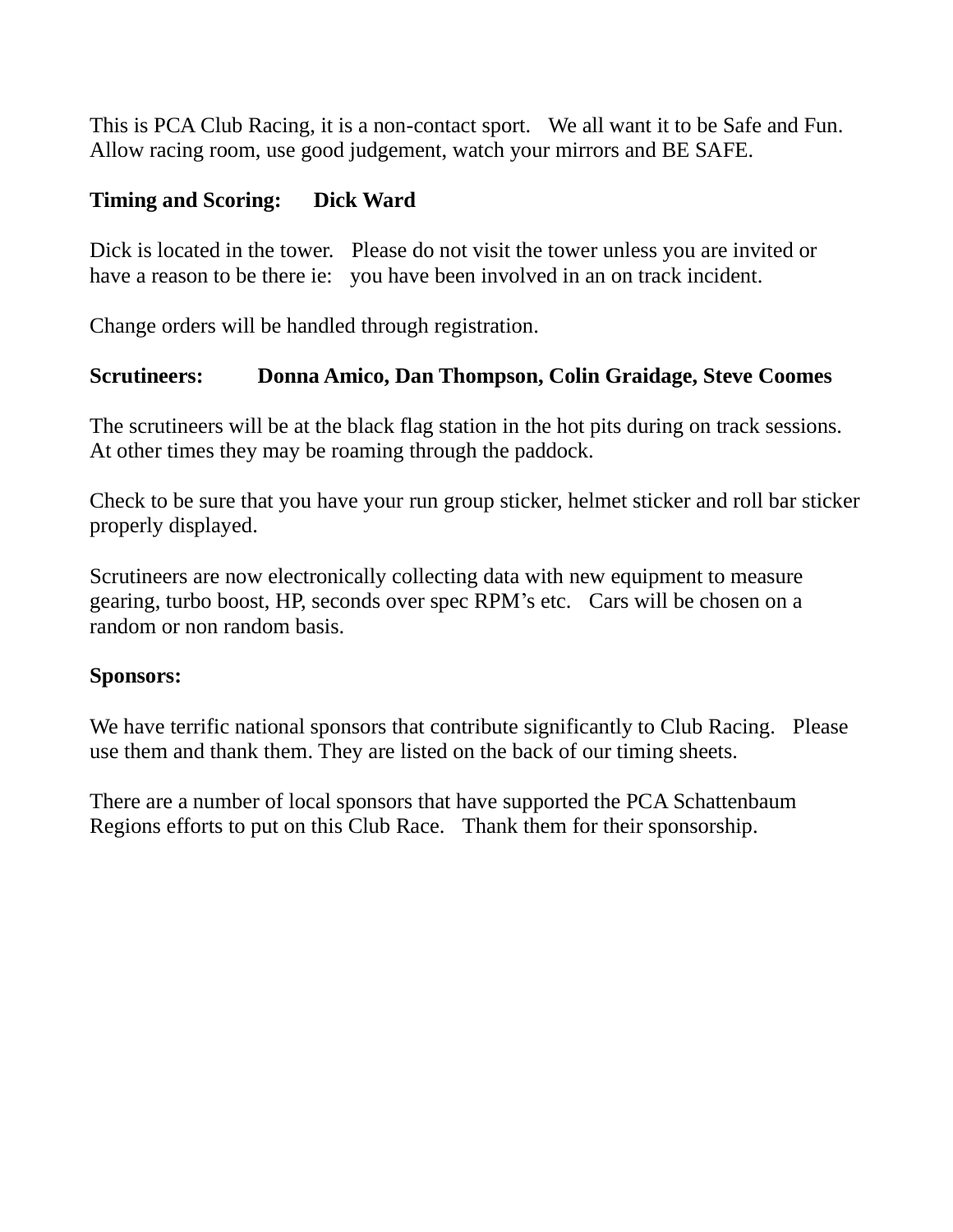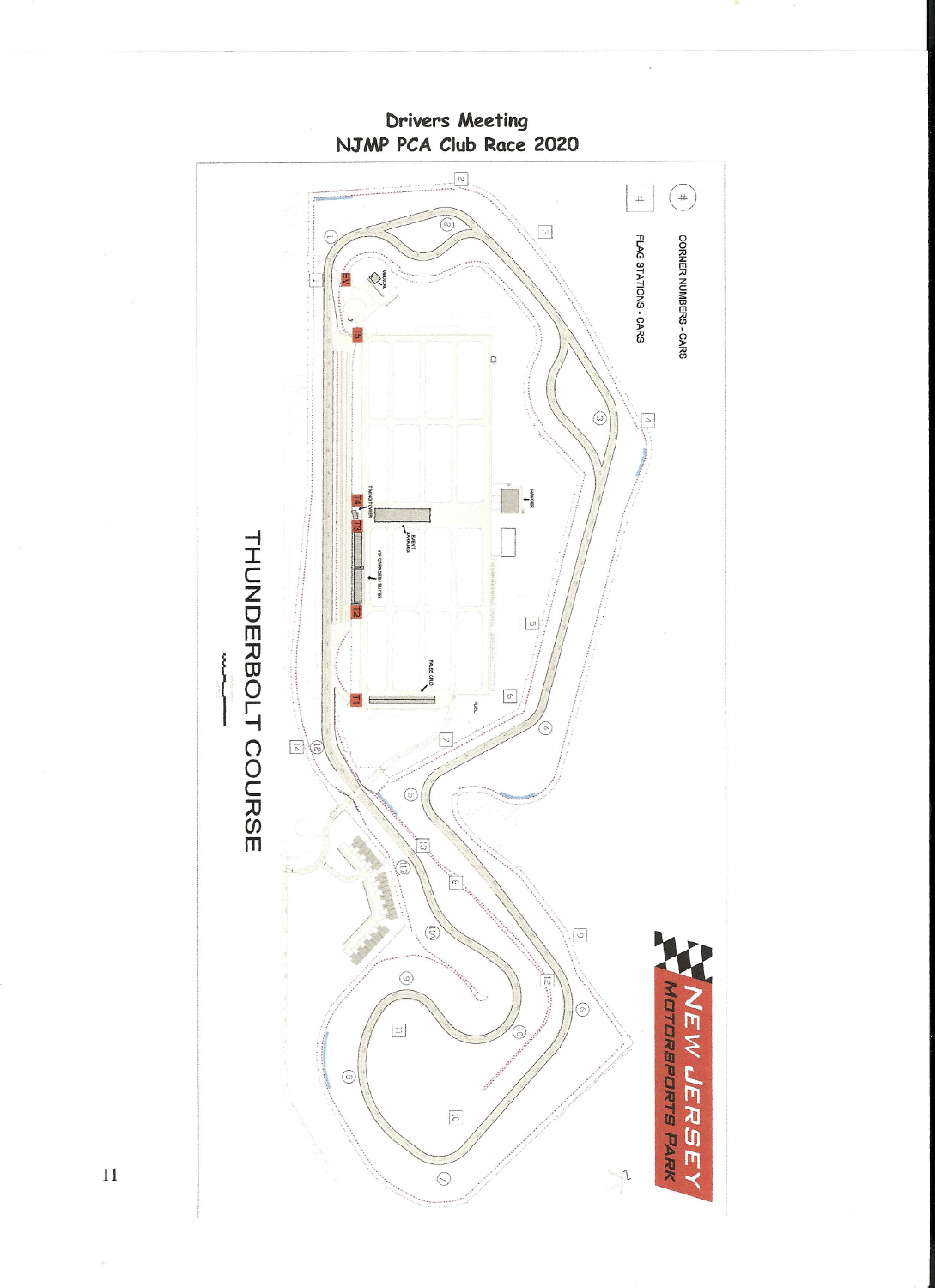

# **COVID PROTOCOLS PCA CLUB RACING – REVISED 6-8-2021**

As more people become vaccinated, many protocols for COVID precautions have been lessened or eliminated, following current CDC recommendations for outdoor/indoor events.

Porsche Club Racing will follow CDC recommendations for racing events as well as respect each race locations' protocols in order to keep all safe and minimize the spread of infections.

Currently there is a patchwork of recommendations and rules regarding COVID dependent on local, state and private locations. As more people become vaccinated, there will be a continuing lessening of masking, social distancing and sanitization requirements. At this time, be aware that each state, county, city and race track may have their own requirements which may not be the most current.

Porsche Club Racing is currently recommending the bringing of masks, and sanitization equipment to each race venue in order to **be prepared** for local restrictions. Please follow the individual track requirements at the time of the event.

Vaccinated people, per CDC recommendations do not have to wear masks or adhere to strict social distancing. However, please be respectful of those who may not be vaccinated and at risk for COVID infection in all personal interactions.

**Participation is at your own risk: Attendees** with higher risk factors for COVID-19 infection must evaluate their own risk regarding participation at any race event. If an attendee develops a fever, cough, or other symptoms of possible COVID-19 infection, prior to, en-route to, or at the event, the attendee should refrain from coming/participating at a race event and seek medical attention. If you are exposed, there is also a risk of spreading COVID-19 to your friends/family/co-workers when you return home.

**Important:** Please check with their country, province, state, county regarding reentry and quarantine recommendations *prior to leaving for the race event.*

CDC recommendations link below:

<https://www.cdc.gov/coronavirus/2019-ncov/daily-life-coping/deciding-to-go-out.html>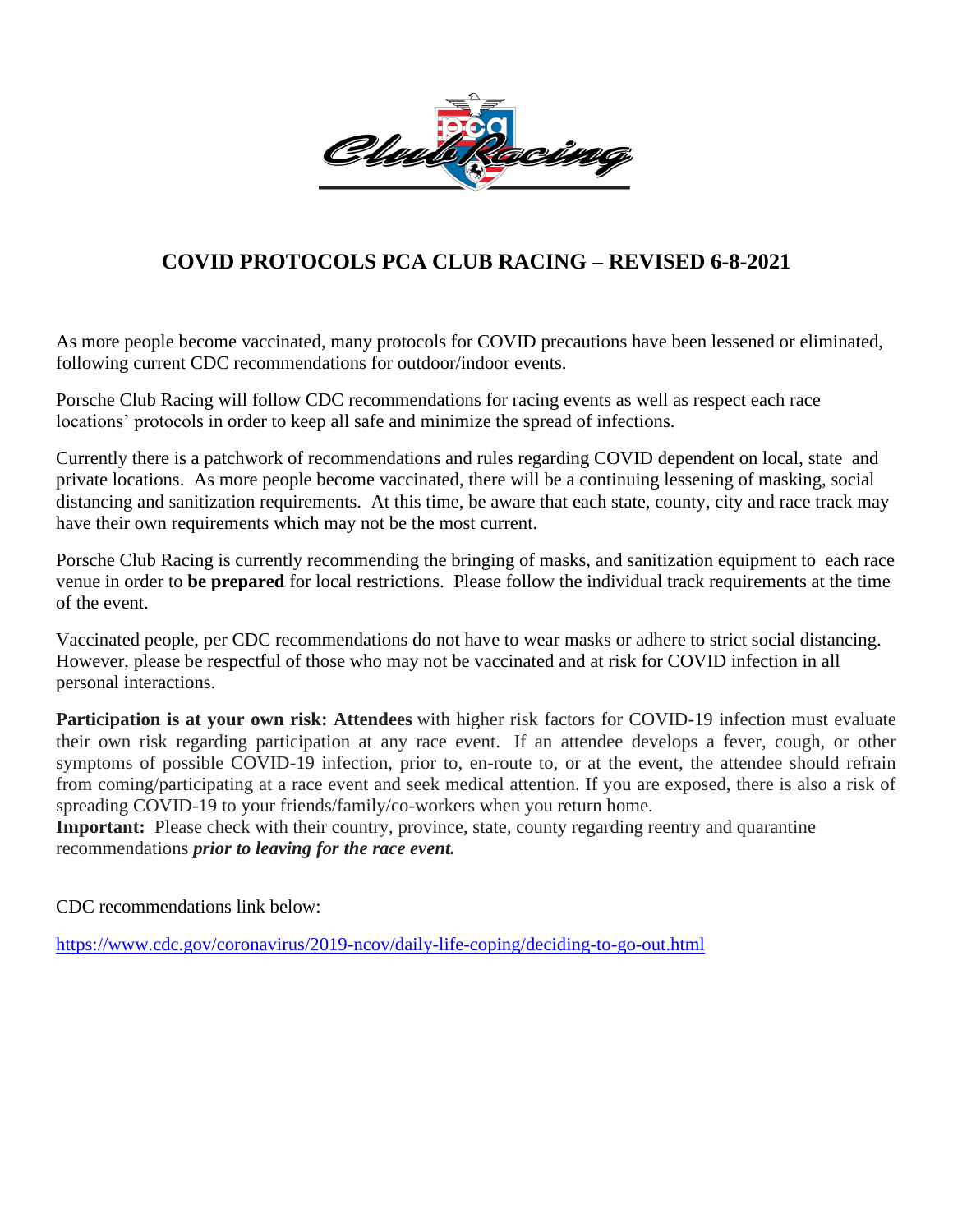#### Schattenbaum Showdown 14 Sponsored by Cherry Hill Porsche 2021 Rev 3 Club Race and Drivers Ed Schedule

# $T_{\text{hursday - August 12}}$ <br>4:00 - 7:30 Driver, Gu

- Driver, Guests and Worker Waiver Signing
- 5:00 7:30 Club Race Driver Registration- Event T Shirts Covert Transportation Logistics, LLC
- 5:00 7:30 Club Race Tech Inspection Garage #1 Bay
- 5:00 7:30 DE Registration Event T Shirts Covert Transportation Logistics, LLC Chalk Talk of Thunderbolt Track zoom or conference call
- 6:00 7:30 Racer Orientation Meeting (TBA)

8pm Gates Closed

#### Friday - August 13

| 7:30          | Gates Open                                                                      |
|---------------|---------------------------------------------------------------------------------|
| $7:30 - 5:00$ | Guests and Worker Waiver Signing (PCA Front Gate after Bridge)                  |
| $7:30 - 5:00$ | CR & DE Driver Registration Event T Shirts Covert Transportation Logistics, LLC |
| $8:00 - 4:30$ | Club Race Tech Inspection (Garage #1 Bay)                                       |
| $7:45 - 8:30$ | DE Grid Tech (Staging Lane near bridge)                                         |
| $8:00 - 8:15$ | Mandatory Club Race Drivers Meeting (Garage #1 Bay)                             |

8:30 - 8:45 Mandatory DE Drivers Meeting ( Classroom ) Schattenbaum DE Sessions Sponsored by Cherry Hill Porsche

| Time            | Session                                 | Group   |
|-----------------|-----------------------------------------|---------|
| $9:00 - 9:25$   | Drivers Ed (25 min)                     | Green   |
| $9:25 - 9:50$   | Club Race Practice #1                   | Blue    |
| $9:50 - 10:15$  | Club Race Practice #1                   | Yellow  |
| $10:15 - 10:40$ | Club Race Practice #1                   | Red     |
| $10:40 - 11:05$ | Drivers Ed (25 min)                     | Green   |
| $11:05 - 11:30$ | Club Race Practice #2                   | Blue    |
| $11:30 - 11:55$ | Club Race Practice #2                   | Yellow  |
| $12:00 - 1:00$  | Lunch                                   |         |
| $1:00 - 1:25$   | Club Race Practice #2                   | Red     |
| $1:25 - 1:50$   | Drivers Ed (25 min)                     | Green   |
| $1:50 - 2:15$   | Club Race $# 3$ Qualifying              | Blue    |
| $2:15 - 2:40$   | Club Race #3 Qualifying                 | Yellow  |
| $2:40 - 3:05$   | Club Race $#3$ Qualifying               | Red     |
|                 |                                         |         |
| $3:05 - 3:30$   | Drivers Ed (25 min)                     | Green   |
| $3:30 - 3:55$   | Club Race Practice Starts & Fun Race    | Blue    |
| $3:55 - 4:20$   | Club Race Practice Starts & Fun Race    | Yellow  |
| $4:20 - 4:45$   | Club Practice Starts & Fun Race         | Red     |
| $4:45 - 5:15$   | Drivers Ed (30 min)                     | Green   |
| $5:15 - 5:30$   | Parade Touring Laps Cherry Hill Porsche | Sponsor |
| 6:30            | Workers Dinner Cherry Hill Porsche      | Sponsor |
| 8:00 PM         | <b>Gates Closed</b>                     |         |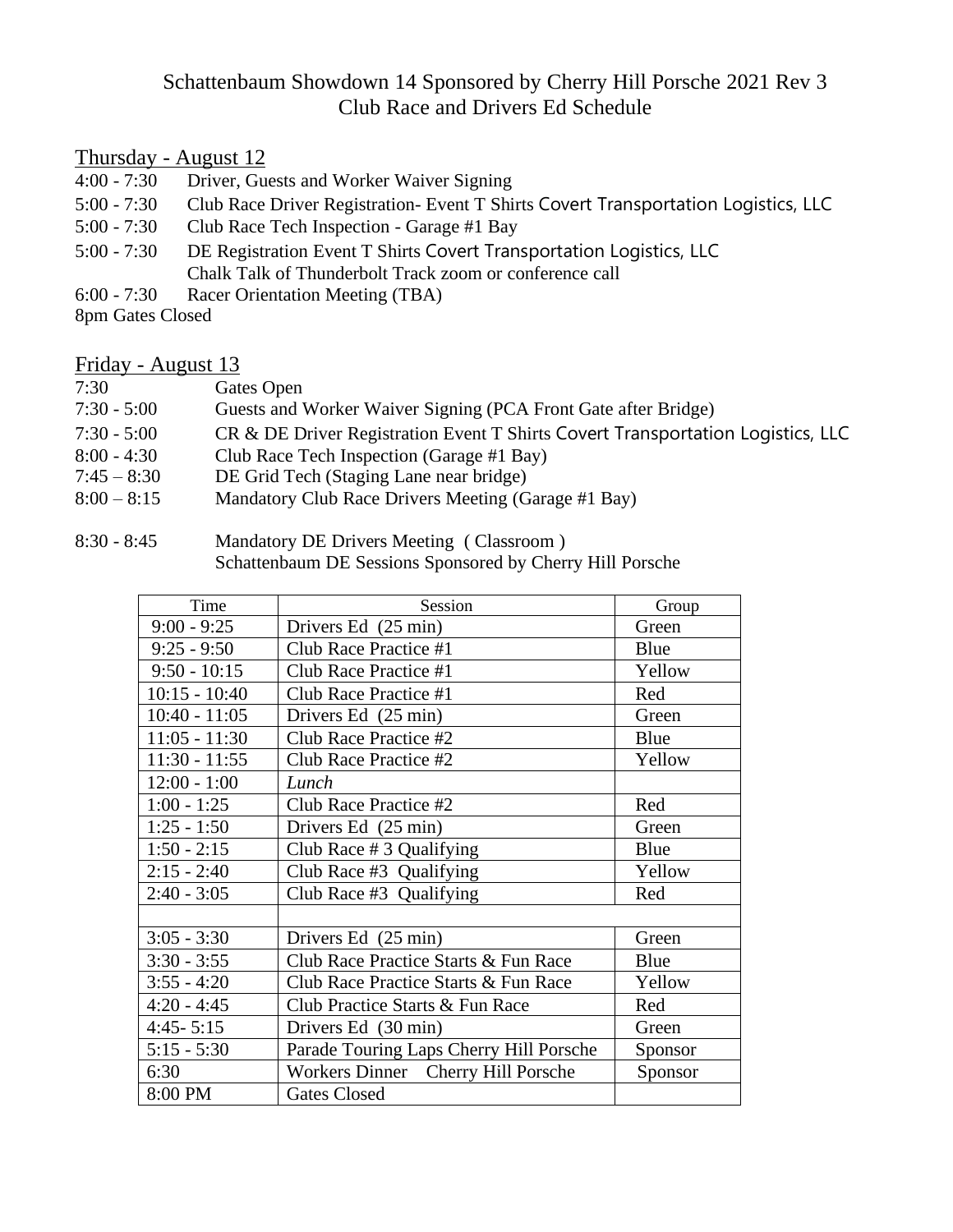## Schattenbaum Showdown 14 Sponsored by Cherry Hill Porsche 2021 Rev 3 Club Race and Drivers Ed Schedule

| Saturday - August 14 |                                                                                 |
|----------------------|---------------------------------------------------------------------------------|
| 7:30                 | Gates Open                                                                      |
| $8:00 - 4:00$        | New DE Drivers Registration Event T Shirts Covert Transportation Logistics, LLC |
| $8:00 - 4:00$        | Club Race Tech Inspection (Garage # 1 Bay)                                      |
| $7:45 - 8:30$        | DE Grid Tech (Staging Lane)                                                     |
| $8:00 - 8:15$        | Mandatory Club Race Drivers Meeting (Garage #1 Bay)                             |
| $8:30 - 8:45$        | Mandatory DE drivers meeting (classroom)                                        |
|                      | Volunteer Workers Meeting (Front Gate Area)                                     |
|                      | Schattenbaum DE Sessions Sponsored by Cherry Hill Porsche                       |

 Sprint Race 1 is not a point race, but grids for Sprint Race 2. Pace Car Sponsored by Cherry Hill Porsche

| Time                                                                                  | Session                                         | Group  |
|---------------------------------------------------------------------------------------|-------------------------------------------------|--------|
| $9:00 - 9:25$                                                                         | Drivers Ed (25 min)                             | Green  |
|                                                                                       | Morning warm-ups are open to Enduro co-drivers. |        |
| $9:25 - 9:40$                                                                         | Club Race Warm-ups                              | Blue   |
| $9:40 - 9:55$                                                                         | Club Race Warm-ups                              | Yellow |
| $9:55 - 10:10$                                                                        | Club Race Warm-ups                              | Red    |
| $10:10 - 10:35$                                                                       | Drivers Ed (25 min)                             | Green  |
| $10:35 - 11:15$                                                                       | Club Race 1 (30 min) 40 min window              | Blue   |
| $11:15 - 11:55$                                                                       | Club Race $1(30 \text{ min})$                   | Yellow |
| $11:55 - 12:05$                                                                       | Make up time                                    |        |
| $12:05 - 1:05$                                                                        | Lunch                                           |        |
| $1:05 - 1:45$                                                                         | Club Race $1(30 \text{ min})$                   | Red    |
|                                                                                       |                                                 |        |
|                                                                                       |                                                 |        |
| Sprint Race 1 fastest lap sets grid for Sprint Race 2, Fastest lap from Sprint Race 2 |                                                 |        |

|                   | sets grid for Sprint Race 3. Point Races start here. |        |
|-------------------|------------------------------------------------------|--------|
| $1:45 - 2:10$     | Drivers Ed (25 min)                                  | Green  |
| $2:10 - 2:50$     | Club Race 2 (30 min) 40 min window                   | Blue   |
| $2:50 - 3:30$     | Club Race 2 (30 min)                                 | Yellow |
| $3:30 - 3:55$     | Drivers Ed (25 min)                                  | Green  |
| $3:55 - 4:35$     | Club Race 2 (30 min)                                 | Red    |
| $4:35 - 5:10$     | Drivers Ed (35 min)                                  | Green  |
| $5:10 - 5:30$     | Touring Parade laps Sponsored by                     |        |
|                   | Cherry Hill Porsche                                  |        |
|                   |                                                      |        |
| $8:00 \text{ pm}$ | Gates Closed                                         |        |